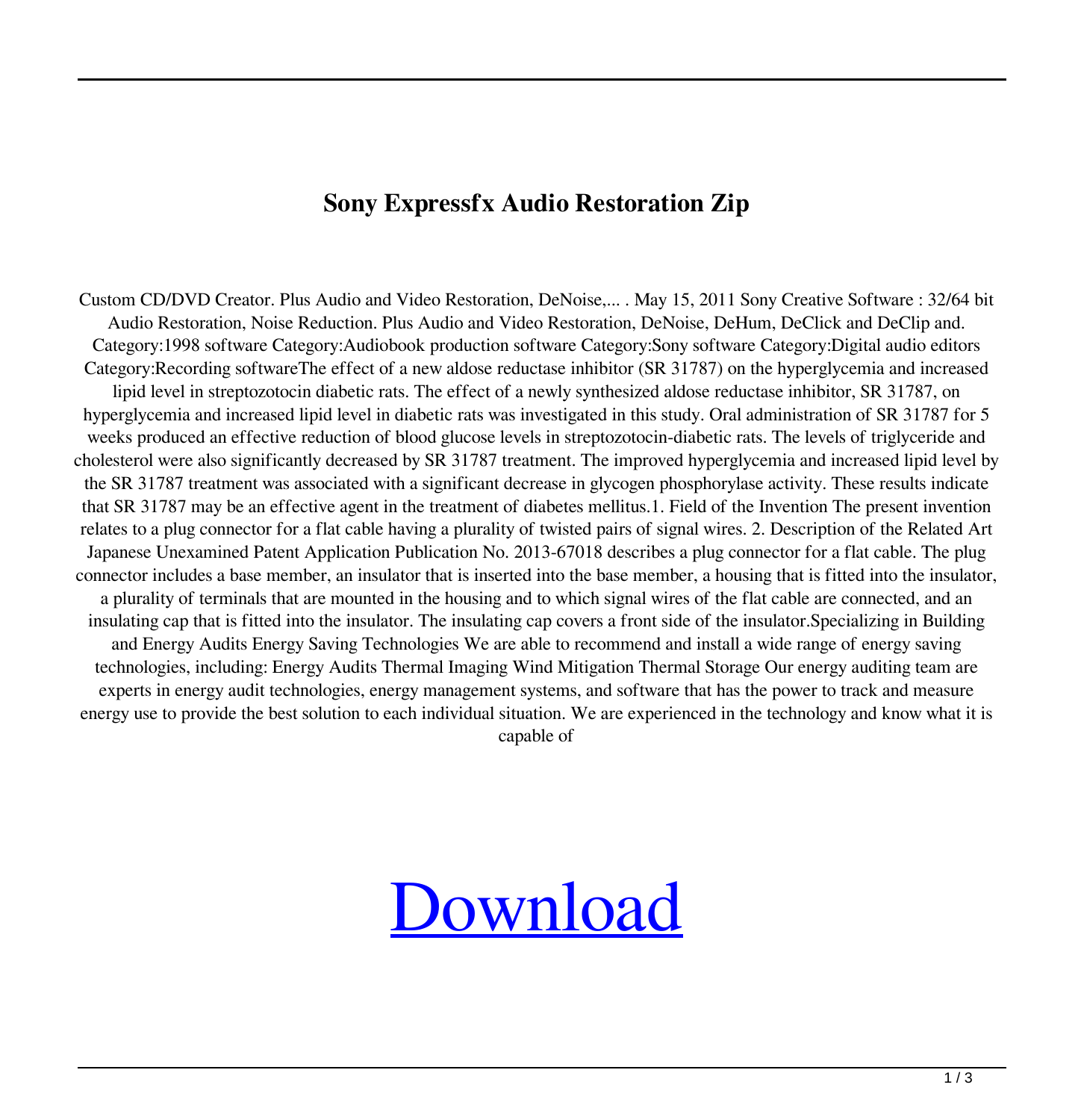

A: The manifest file is just there to tell the system about the dependencies on other files. The manifest does not contain any executable code. As you said, "the problem is that it is a program that does not work, not the program". Rebecca Riffel Rebecca Anne Riffel (born June 13, 1972) is an American actress. She is best known for her role as Maggie Novak on the ABC Family series The Secret Life of the American Teenager. Early life Riffel was born in La Mirada, California, to Robert and Joanne, and has an older sister, Caroline. Riffel has stated that her great-grandfather was the sheriff of the county in which she was born. Career Riffel began her career in 1989 with a recurring role as Samantha on L.A. Law. She made her first appearance as Maggie Novak in the pilot episode of The Secret Life of the American Teenager in 2003. She has a recurring role as character Gale on CBS' The Good Wife, playing the role from 2011 to 2014. She appeared in guest roles on NCIS, House, Numb3rs, The Mentalist, My Name Is Earl, CSI: Crime Scene Investigation, Smallville, Leverage, and Weeds. Filmography References External links Category:1972 births Category:American television actresses Category:Living people